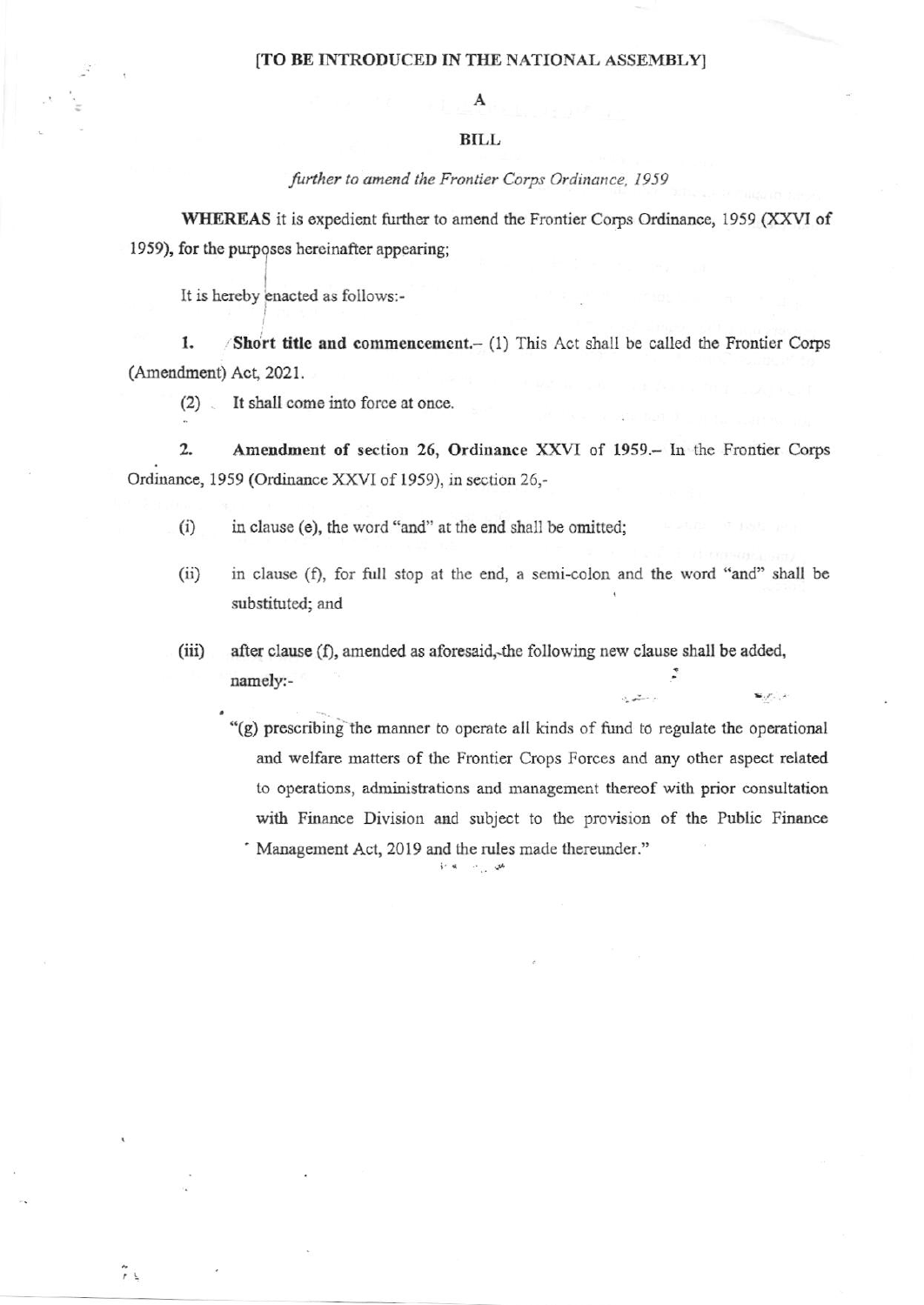## STATEMENT OF OBJECTS AND REASONS

The Rules for Operating Regimental Fund for Welfare of Frontier Corps troops have been prepared in line with the directions of Public Accounts Committee, to evolve a standard and transparent system to incur expenditures under this Fund.

 $2.$ However, before making these rules operational, certain enabling clauses are required to be incorporated in the Frontier Corps Ordinance, 1959 (XXVI of 1959) to confer the powers upon the Federal Government to make the rules to operate the Regimental Fund for welfare of Frontier Corps troops. Accordingly, the enabling amendments in the Frontier Corps Ordinance, 1959 (XXVI of 1959) are being introduced to make the Rules for operating the Regimental Fund for welfare of the force and to comply with the Public Finance Management Act, 2019 (amended upto  $30<sup>th</sup>$  June, 2020).

 $3.$ Therefore, the bill in consultation with Ministry of Law & Justice is hereby submitted to amend the Frontier Corps Ordinance, 1959 (XXVI of 1959) [The Frontier Corps (Amendment) Bill, 2021] to regularize the maintenance and operation of Regimental Fund of the Force.

> (Sheikh Rashid Ahmed) **Minister for Interior**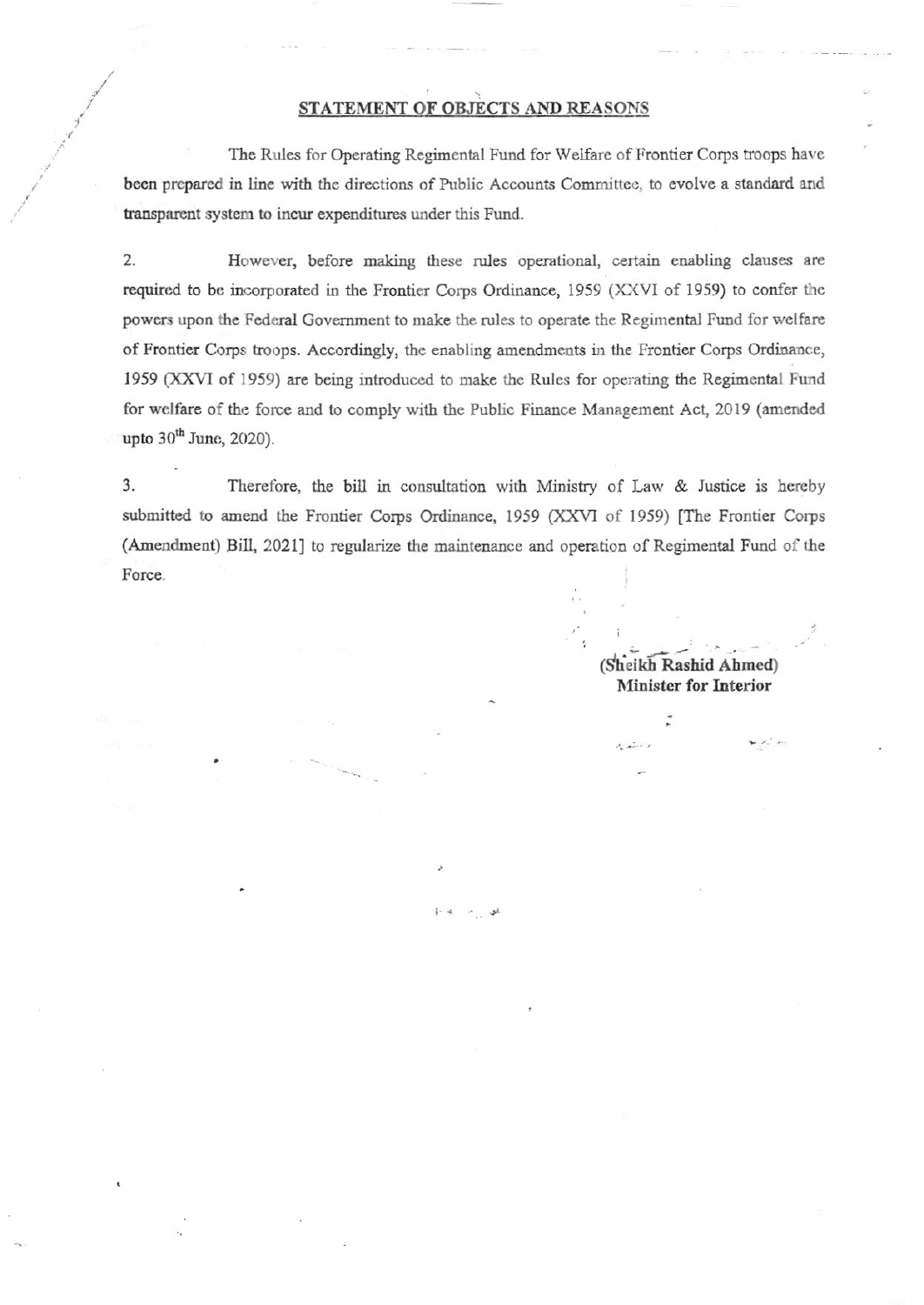[قومی آمبلی میں پیش کیاجائے گا]

فرنگیئر کورآ رڈینٹس،۱۹۵۹ء میں مزید ترمیم كرنے کابل

ہرگاہ کہ بیقرین مصلحت ہے کہ فرشیمر کورآ رڈیننس،1۹۵۹ء(۲۲ مجربیہ1۹۵۹ء) میں بعدازیں رونما ہونے والی اغرض کے لئے، مزیدتر میم کی جائے؛

بذريعه مذاحسب ذيل قانون وشع كياجا تاہے:۔

ا۔ مختصر عنوان وآغاز نغافی :۔ (۱) یدایک فریٹیر کور(ترمیمی) ایک ، ۲۰۲۱ء کے نام سے موسوم ہوگا۔

(۲) بهدفی الفورنافذالعمل ہوگا۔

۲\_\_\_ <u>آرڈیننس ۲۲جر په ۱۹۵۹ء کی، دفعه۲۲ کی ترمیم: -</u>\_\_\_\_ فر*هیر* کوز آرڈیننس، ۱۹۵۹ء ( آرڈیننس ۲۲مجر پہ ۱۹۵۹ء) میں، دفعہ ۲ میں،۔

(اول) شق (ه) ميں،آخر يرلفظ''اور'' كوحذف كردياجائے گا؛ (دوم) شق(و) میں،آخر مریتھہ کو،وقفہاورلفظ'اور'سے تبدیل کردیاجائے گا؛اور (سوم) مذکورہ بالا طور پر ترمیم کردہ شق (و) کے بعد ،حسب ذیل نئی شق کا اضافہ کر دیا حائے گا، یعنی:۔ ''(ز) فرنٹیئر کورفورس کی بہبوداورآ پریشنل اُموراور کے آپریشنز ،انظام دانصرام سے متعلق دیگر کسی بھی پہلوکو منضط کرنے کے لئے خزانیہ ڈ ویژن کی پیشگی مشاورت سے اور بیلک فنانس

مینجنٹ ایکٹ، ۲۰۱۹ءکےاحکامات اوراس کےتحت دہنع کر دہ قواعد کے تابع تمام اقسام کے فنڈ کوبرونے کارلانے کے لئے طریقہ کار مقرر کرنا۔''

îι